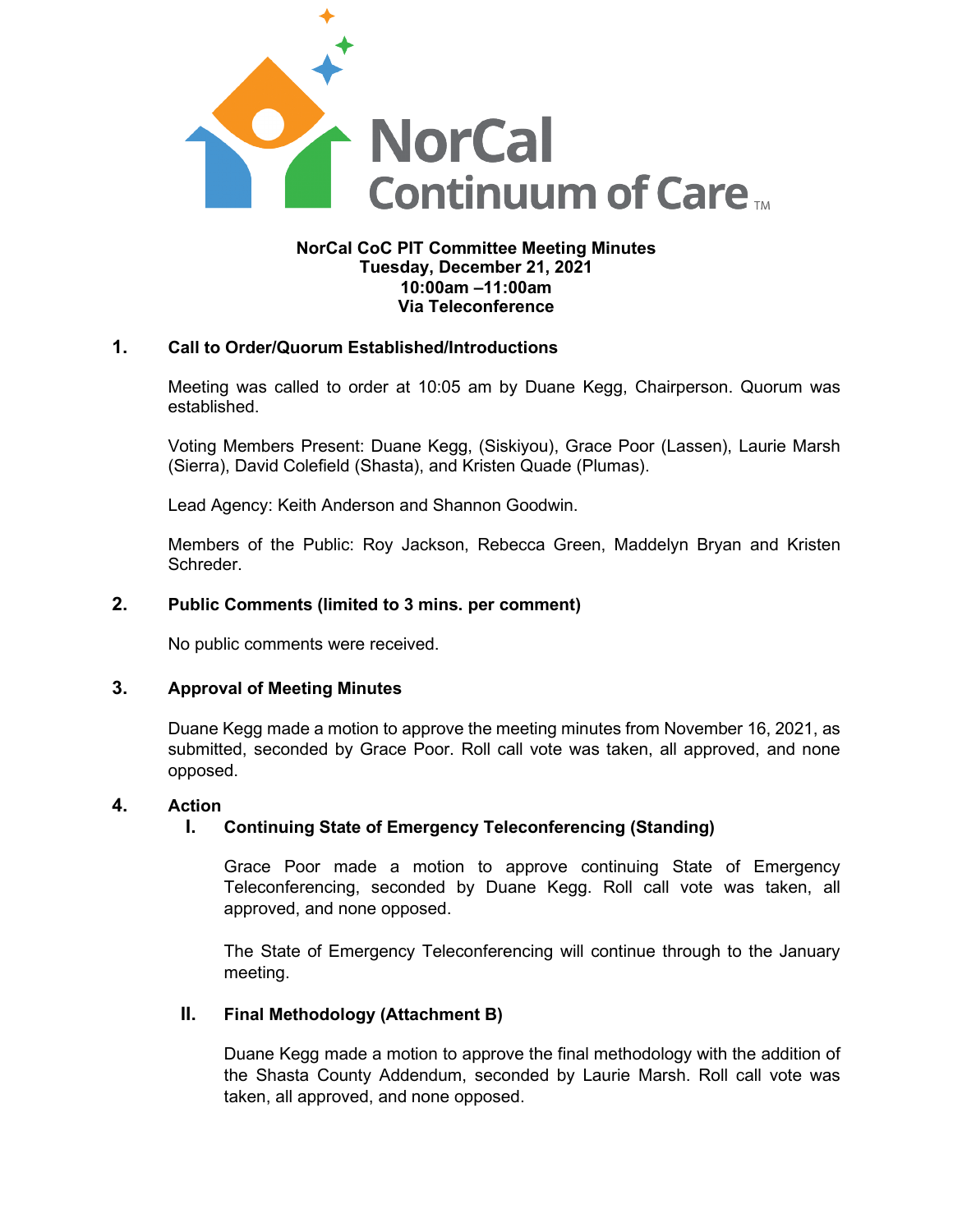

## **III. 2022 Calendar (Attachment C)**

Grace Poor made a motion to approve the 2022 Calendar, as submitted, seconded by Laurie Marsh. Roll call vote was taken, all approved, and none opposed.

The 2022 Calendar will follow the current schedule of every third Tuesday of the month at 10:00-11:00am.

# **IV. Covid Protocols for PIT**

Grace Poor made a motion to approve the COVID protocols for the PIT count, seconded by Laurie Marsh. Roll call vote was taken, all approved, and none opposed.

Current CDC guidelines will be implemented and possibly depending on the County volunteers will not be required to be vaccinated.

# **V. Counting Us App and Survey**

Laurie March made a motion to approve the counting us app and survey, as updated to match the language to each other, seconded by Grace Poor. Roll call vote was taken, all approved, and none opposed.

The language was updated for both the paper survey and app so that they match. Kristen Schreder shared that shelters need to be updated for all counties and identified by type. This process will add additional pages to the paper surveys. Domestic violence shelters will need to be updated as they require different reporting. There was a brief discussion regarding DV shelters separate reporting procedures and transitional housing reporting procedures. Dawn Pittore will be the main contact person for the app. She is working on updating the unsheltered portion of the app and survey. The City of Redding is finalizing the purchase. Kristen Schreder will convene with Dawn Pittore regarding information on training for the app and bring it back to the committee.

#### **5. Discussion**

There were no new discussion items at this time.

## **6. County Updates**